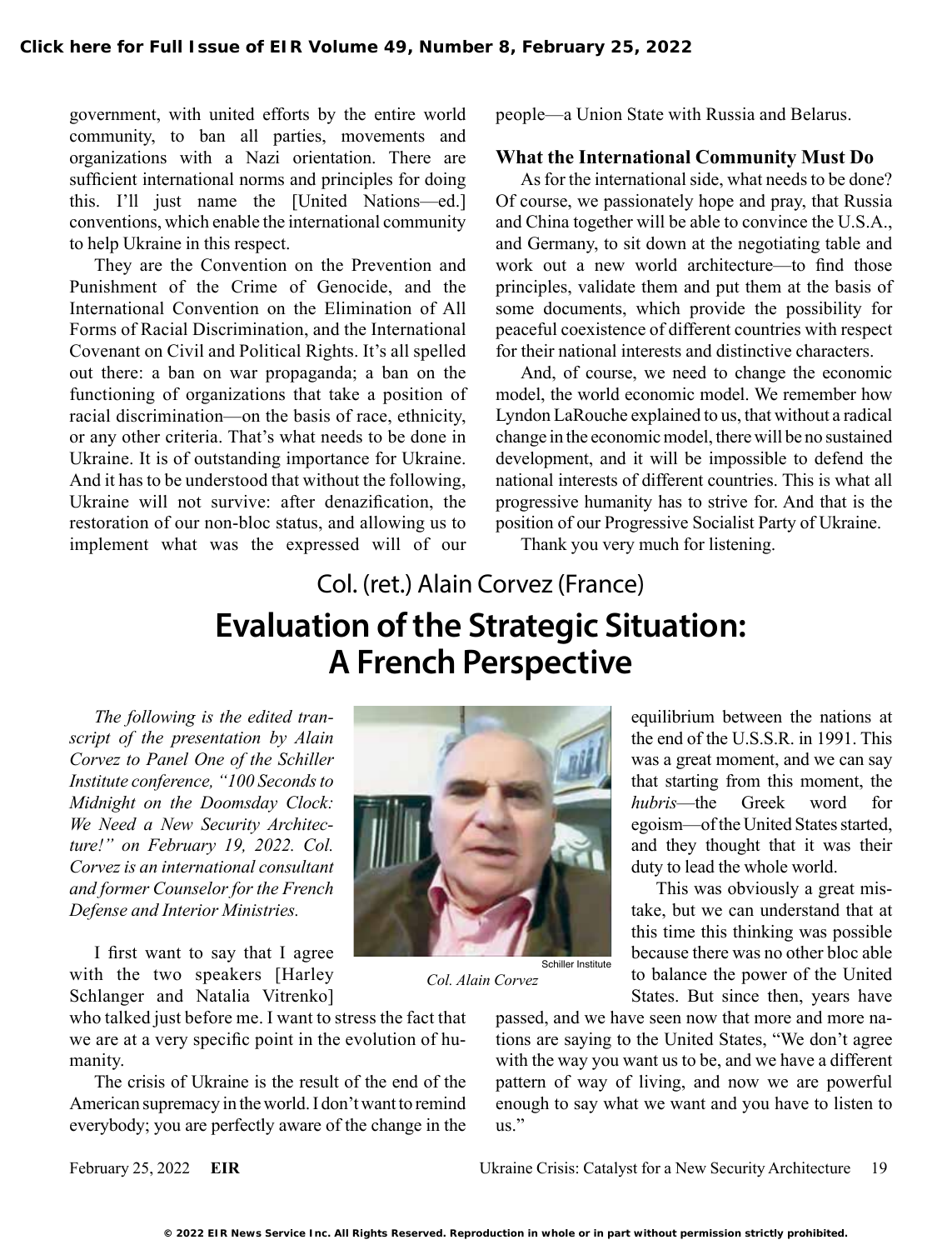### **Russia Seeks Security Guarantees**

I will sum up very quickly, but the kind of agreements that Vladimir Putin and the Russian administration sent to Washington in December, said now it was not possible to go on like this with your nuclear missiles on all our border from the north to the south. You have put nuclear warheads all over our borders, and this is not acceptable for our security. We suggest, said the Russians, that we sign a treaty to come to a new equilibrium between different nations, especially between you and us Russians. We should accept and sign a paper saying that we'll never threaten each other. This was not written in the treaty suggested by Russia, but in the historical presentation of the treaty, it more or less says that.

The different treaties that the U.S.S.R. and America have signed together [in the past] have not been accepted by the United States. Now, we need the written acceptance of this treaty. If you don't agree with that, we will have to take military and technical-military decisions, because we cannot accept anymore to have your missiles directed to our country.

That was the indication by Russia, together with other countries, because we have to understand also that Russia is not alone. Before sending this paper to Washington, some days before, President Putin met with Narendra Modi from India and with Xi Jinping from China. That means that these countries agree for a new multipolar order, and this paper from Russia is a proposition for a multipolar order. It is very reasonable, and it should be acceptable by all the nations of the world, because it suggests that nations are not to threaten each other. On the contrary, they are to cooperate together, which is the main project of the Chinese Belt and Road proposition, the New Silk Road.

This is the future and the destiny of humanity: to stop nations threatening each other and to create a world of cooperation. As General de Gaulle said also in Mexico in 1966 when he spoke at the University of Mexico, but actually was talking to the whole world, saying the future of humanity is there—the nations have to cooperate, and the stronger nations have to help the less-strong nations. This is a very important thing.

I want to remind that the [1990] agreement was only an oral, verbal agreement made in London between the Western bloc and the collapsed U.S.S.R. with Gorbachev, with the new CEI [French acronym

for Commonwealth of Independent States—ed.], the new Russia. They promised not to expand NATO towards the east, and especially [to] Poland and the Baltic countries. Now, we know a very important German newspaper has just published three days ago the proof of these promises which were made to Gorbachev. This is new information which *Der Spiegel* has given three days ago. That's very important also, because these documents show that these promises were written on a paper, and that is very important. But, as everybody knows, these promises have not been executed.

I think the current Ukrainian situation is [due to] the fact that the United States did not know how to answer the exigence of Russian security matters, and they decided to launch propaganda which took a wide range, especially in Europe and France in particular. We have seen only the scenarios which were made in Washington, and all the Presidencies, all the media repeated the false information which was coming from Washington. They decided that because they did not know how to answer the legitimate demands from Russia, they said Russia wants to invade Ukraine. Even if Putin and other persons—Lavrov, Shoigu—said they have no intention to invade Ukraine, the lies were going on saying the contrary.

### **End of NATO and American Supremacy**

In my opinion, this is the end of the American supremacy, because they need to have supremacy over Europe. If Europe by chance comes to cooperate with Russia, which is a very big country and especially for all the energy resources, of course this new Eurasia group of countries would be independent from the United States. Then, we understand that NATO, which was created to face the communist world, when the Warsaw Pact was defeated—collapsed—then NATO should have been also defeated.

 Then, there is no reason now for NATO to go on and to have all these European countries and others in Asia obeying Washington's strategy and policy. We have seen that NATO has gone to Afghanistan, to Iraq, and to other countries, to Libya and so on. Destroying completely countries without any reason, because NATO was supposed to be an alliance to face the communist bloc, and when there is no communist bloc, there should be not be any more NATO.

I want to finish my speech by saying that we are in